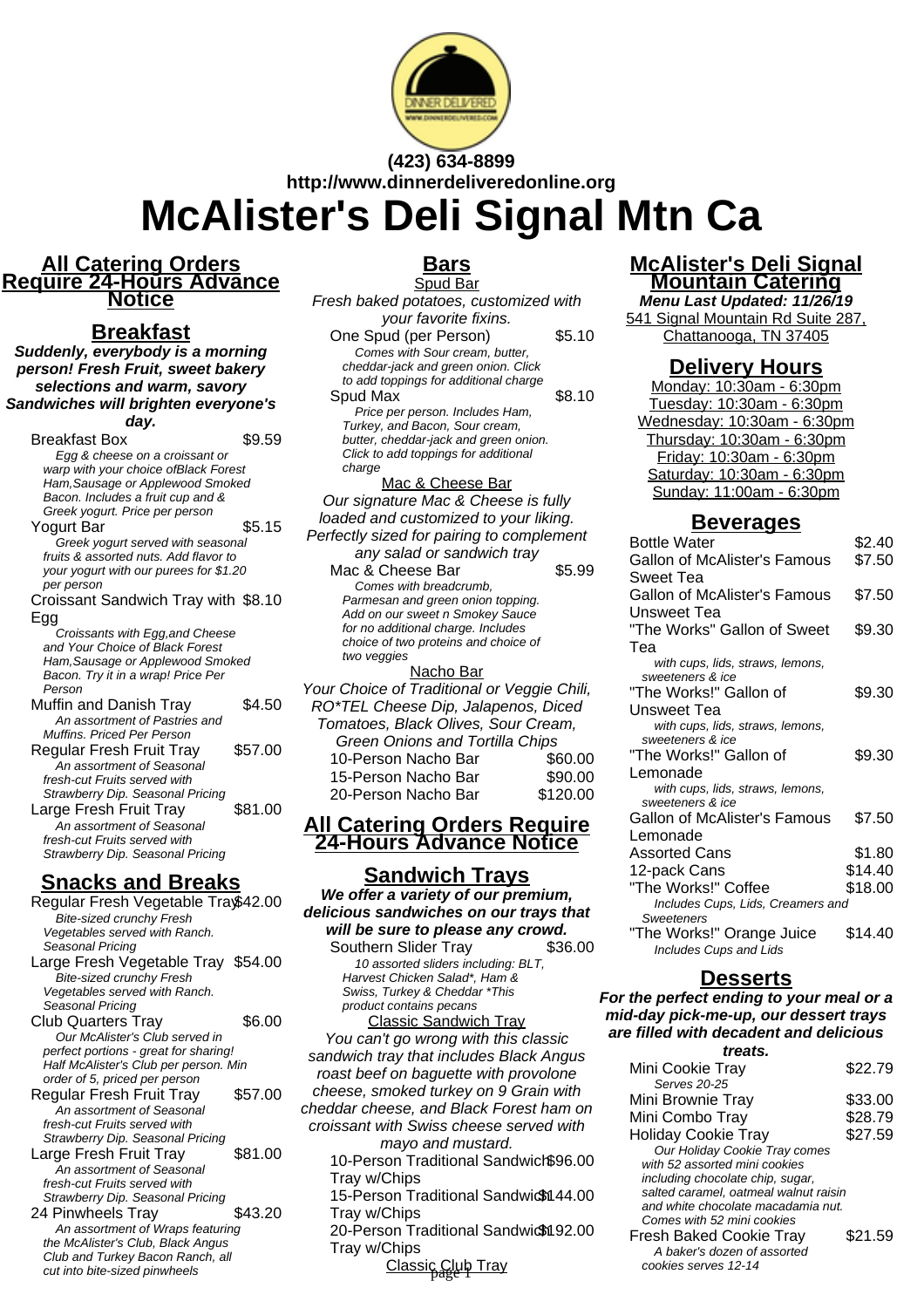36 Pinwheels Tray \$57.60 An assortment of Wraps featuring the McAlister's Club, Black Angus Club and Turkey Bacon Ranch, all cut into bite-sized pinwheels

#### **Salads**

**Our fresh salads are a great choice for gatherings. Let folks choose their own Entree Salad or order a large Group-Sized Salad so they can get as much as they want to accompany their meal.** Entree Salads

Garden Salad Entree Salad \$7.80 Fresh Greens, Tomatoes, Cucumbers, Cheddar-Jack Cheese and Croutons

Grilled Chicken Entree Salad \$10.20 Sliced, Grilled Chicken Breast, Applewood Smoked Bacon, Cheddar-Jack Cheese, Tomatoes,

Cucumbers and Croutons Savannah Chopped Entree \$10.20 Salad

Sliced, Grilled Chicken Breast, Dried Cranberries, Gorgonzola Cheese, Honey Roasted Almonds, Tomatoes and Cucumbers served with Sherry Shallot Dressing

McAlister's Chef Entree Salad\$10.20 Black Forest Ham and Butterball Smoked Turkey, Applewood Smoked Bacon, Cheddar-Jack Cheese, Tomatoes, Cucumbers and Croutons

Caesar Entree Salad \$7.80 Crisp romaine lettuce, Parmesan cheese, croutons

Southwest Chicken & Avocad\$10.79 Entree Salad Salad

Mixed greens, roasted corn poblano & black bean relish, red onion, tomatoes, cheddar-jack cheese, blue corn tortilla strips, avocado & grilled chicken

Grilled Chicken Caesar Entre \$10.20 Salad

Sliced, Grilled Chicken Breast, Romaine, Parmesan and Croutons, served with Caesar Dressing Harvest Chicken Salad Entre \$10.20

Salad Harvest Chicken, Fresh Greens, Tomatoes, Cucumbers, Cheddar-Jack Cheese and Croutons

## **Group Salads**

Garden Salad Fresh Greens, Tomatoes, Cucumbers, Cheddar-Jack Cheese and Croutons 10-Person Group Garden Sal&47.89 15-Person Group Garden Sal&71.85 20-Person Group Garden Sal& 95.80 Harvest Chicken Garden Salad Harvest Chicken, Fresh Greens, Tomatoes, Cucumbers, Cheddar-Jack Cheese and Croutons 10-Person Group Harvest Chicken Salad \$66.00 15-Person Group Harvest Chicken Salad \$99.00 20-Person Group Harvest Chicken Salad \$132.00 Caeser Salad Crisp romaine lettuce, Parmesan cheese, croutons 10-Person Group Italian Chopped Salad \$47.89

Did you know??that our Club sandwich has 13 layers??It's easy to see why the McAlister's Club Tray comes dressed to impress. Piled high with Smoked turkey, Black forest ham,??Applewood smoked bacon, sharped cheddar, Swiss cheese,??lettuce, tomatoes, McAlister's Honey Mustard and mayo on sliced wheat bread 10-Person McAlister's Club Tray w/Chips \$105.00 15-Person McAlister's Club Tray w/Chips \$157.50 20-Person McAlister's Club Tray w/Chips \$210.00 Assorted Club Tray An assortment of Clubs including our McAlister's Club, Orange Cranberry Club, Grilled Chicken Club, Black Angus Club, and Turkey Club Croissant. 10-Person Assorted Club Tray \$105.00 w/Chips 15-Person Assorted Club Tray \$157.50 w/Chips 20-Person Assorted Club Tray \$210.00 w/Chips Signature Sandwich Tray Elevate your next catering event with our Signature Sandwich Tray, full of our most popular sandwiches: McAlister's Club, Grilled Chicken Caesar Wrap, Harvest Chicken Salad\*, Garden Fresh Turkey, and Memphian Sandwich. \*This product contains peanuts. 10-Person Signature Sandwic $$105.00$ Tray w/Chips 15-Person Signature Sandwic $$157.50$ Tray w/Chips 20-Person Signature Sandwic $$210.00$ Tray w/Chips Wrap Tray Lose the bread, not the flavor! Our Wrap Tray includes McAlister's Club wrap, Grilled Chicken Caesar wrap, Turkey Bacon Ranch wrap, Black Angus Club wrap, and Spicy Southwest Chicken wrap. 10-Person Wrap Tray w/Chips\$105.00 15-Person Wrap Tray w/Chips\$157.50 20-Person Wrap Tray w/Chips\$210.00 **Box Lunches Packed with flavor, opened with a smile. Each box lunch includes Utensils, a Cookie, a Pickle, and a Choice of a Side. Perfectly portioned for any size crowd! Add an extra side to**

Cranberry Sauce in place of Honey **Mustard** Black Angus Club Box Lunch \$10.75 Black Angus Roast Beef, Bacon, Sharp Cheddar, Swiss, Red Onions, Spring Mix, Tomatoes, Horseradish

The McAlister's Club with Orange

\$10.75

**your Box Lunch for \$1.50 per person. Minimum order of 10 box lunches.** McAlister's Club Sandwich Box \$10.75

> Butterball Smoked Turkey, Black Forest Ham, Bacon, Sharp Cheddar, Swiss, Spring Mix, Tomatoes, McAlister's Honey Mustard and Mayo

Orange Cranberry Club Box

Lunch

Lunch

on Wheat

| <b>Chocolate Chip Cookie</b>                   | \$1.80 |
|------------------------------------------------|--------|
| Serves 1<br>WALNUT OATMEAL RAISIN              | \$1.80 |
| Serves 1                                       |        |
| Sugar Cookie<br>Serves <sub>1</sub>            | \$1.80 |
| <b>WHITE CHOCOLATE</b>                         | \$1.80 |
| MACADAMIA                                      |        |
| Serves <sub>1</sub>                            |        |
| <b>Heath Bar Cookie</b><br>Serves <sub>1</sub> | \$1.80 |
| <b>Salted Caramel Cookie</b>                   | \$1.80 |
| Serves <sub>1</sub>                            |        |
| <b>Brownie</b>                                 | \$2.70 |
| Serves <sub>1</sub>                            |        |

#### **Sides**

| Side of Mac & Cheese               | \$2.35  |
|------------------------------------|---------|
| Quart of of Mac & Cheese           | \$19.09 |
| Side of Fresh Fruit                | \$2.39  |
| <b>Quart of Fresh Fruit</b>        | \$19.09 |
| Side of Tomato & Cucumber          | \$1.50  |
| Salad                              |         |
| Quart of Tomato & Cucumber \$11.99 |         |
| Salad                              |         |
| Side of Potato Salad               | \$1.50  |
| <b>Quart of Potato Salad</b>       | \$11.99 |
| Side of Chips                      | \$1.50  |
|                                    |         |

#### **Soups & Chili**

| <b>Quart of Broccoli Cheddar</b> | \$19.19 |
|----------------------------------|---------|
| <b>Quart of Country Potato</b>   | \$19.19 |
| Quart of Chicken Tortilla        | \$19.19 |
| Quart of Chili                   | \$19.19 |
| Quart of Veggie Chili            | \$19.19 |
|                                  |         |